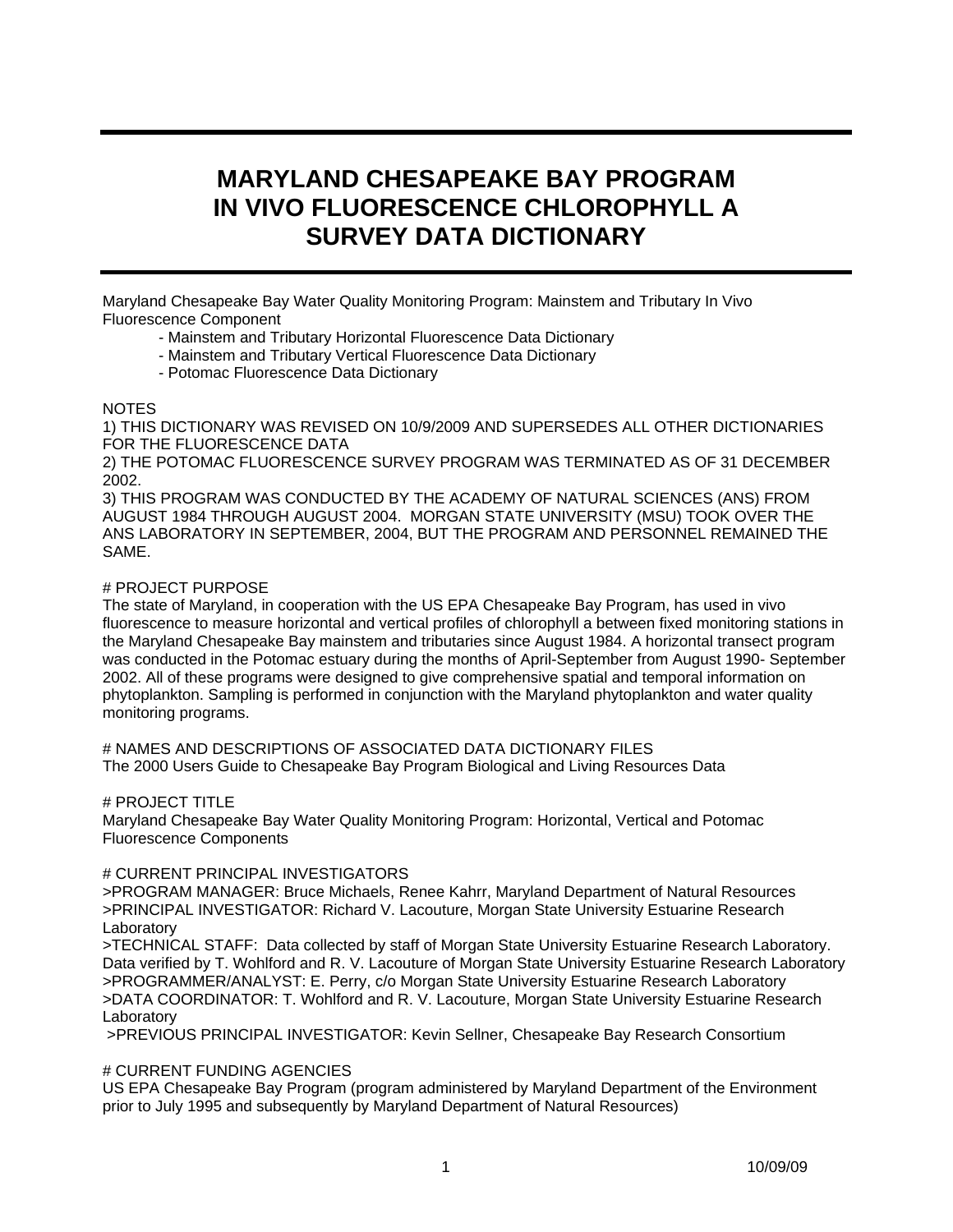# PROJECT COST \$220,530 (July 1, 2008 - June 30, 2009), covers all plankton monitoring activities.

# CURRENT QA/QC OFFICER Tristan Wohlford and Richard V. Lacouture, Morgan State University Estuarine Research Laboratory

#POINT OF CONTACT FOR INQUIRES Jacqueline M. Johnson Living Resources Data Manager Chesapeake Bay Program Office 410 Severn Avenue, Suite 109 Annapolis, MD 21403 1-800-968-7229 x729 1-410-267-5729 EMAIL JJOHNSON@CHESAPEAKEBAY.NET

# LOCATION OF STUDY Chesapeake Bay and tidal tributaries in state of Maryland

# DATE INTERVALS 07/08/1984 – 06/30/2009

#### # ABSTRACT

#### VERTICAL AND HORIZONTAL SURVEYS:

Vertical fluorescence profiles were measured at stations in the Chesapeake Bay and its tidal tributaries. Horizontal fluorescence profiles were measured on transects between fixed monitoring stations in the Chesapeake Bay and its tidal tributaries. Data were typically collected 18 times annually between 1984 and 1994; monthly from October - March and twice monthly from April - September (with the exception of the Choptank River stations and the station in Baltimore Harbor, which are not sampled in January and February). One station near the mouth of the Patuxent River, XCG8613, was dropped from the sampling scheme beginning in March 1992. A deviation in the normal cruise track of the main bay cruises occurred between April 1994 and June 1994 when the Maryland Department of the Environment (agency managing the program at that time) added two extra stations between CB3.1 and CB2.2. The two extra stations were only sampled by MDE. Beginning in January of 1996, the Patuxent River was only sampled in on one cruise in each January, June and September. On May 9 2005, the Patuxent River was sampled as usual. However, the data was unrecoverable from the disk to which it had been saved. On May 24, 2006 and June 19, 2006, the Chesapeake Bay was sampled as usual. However, some of the data was unrecoverable from the disk to which it had been saved.

 All horizontal in vivo fluorescence reading was made at 0.5 below the surface. At all vertical stations, in vivo fluorescence readings were made at 0.5, 1.0, 2.0, and 3.0 meters below the surface. Thereafter, readings were made every three meters and at 1 meter above the bottom. At stations in located in the mainstem of Chesapeake Bay, additional readings are made at each station at either one or two meter intervals.

#### SPECIAL POTOMAC SURVEY:

Potomac River, near-surface in vivo fluorescence (IVF) was measured at 0.5 meter Depths along horizontal transects every two weeks for the periods: August - September 1990, June - September 1991, April - September 1992, April - September 1993, April - September 1994, April - September 1995, April - September 1996, April - September 1997. Due to program funding reductions in 1996, sampling was reduced to once a month for the months of April, May, June and September. Further monitoring budget reductions lead to the termination of all Potomac specific surveys at the end of 2003. Fluorometry measurements were made along a longitudinal transect between buoy 19 (RET2.2) and buoy 64 (XEA9075) and along cross-river transects: 1) from Wades Bay on the east to a point approximately 450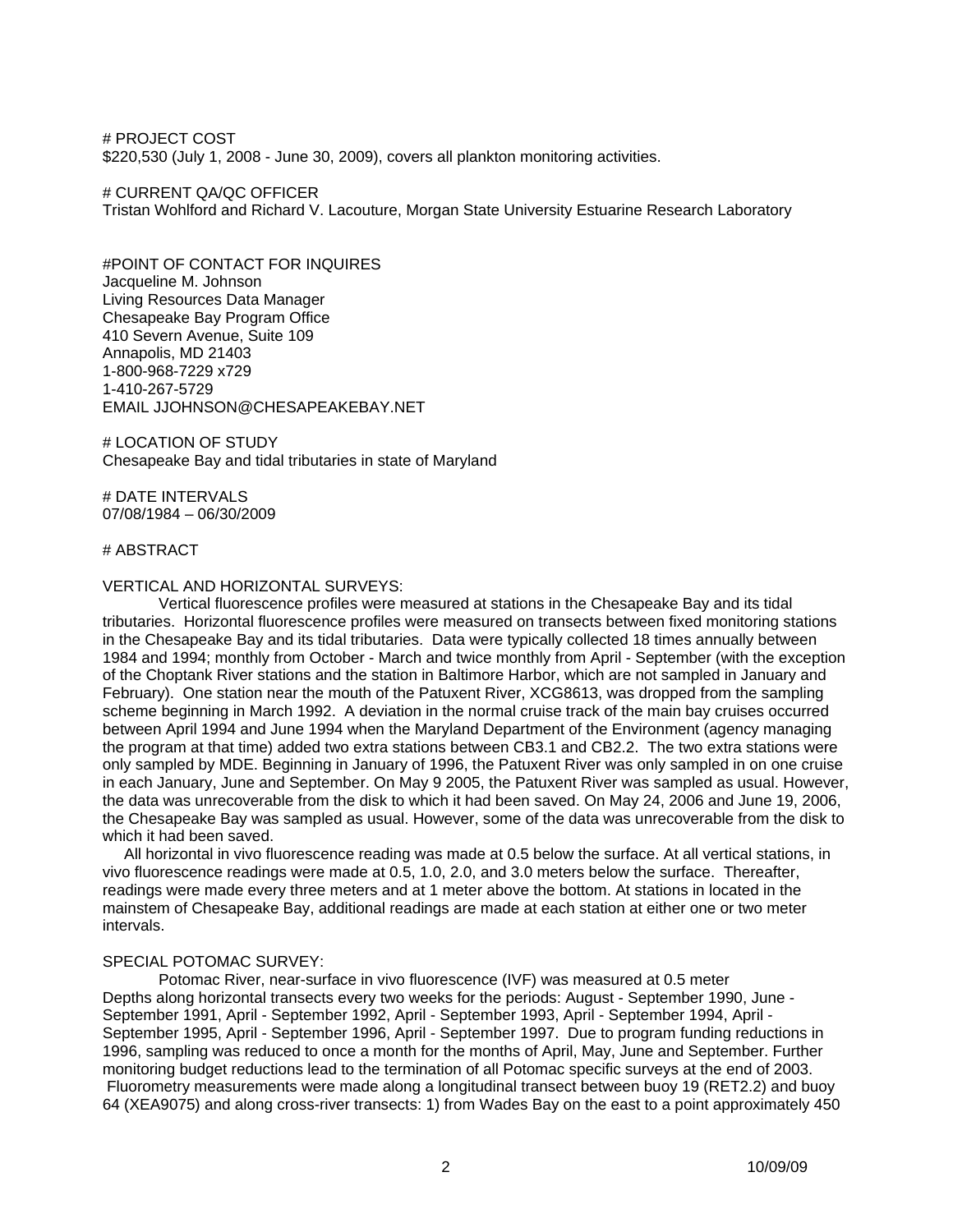yards off the shoreline on the western side of the river, 2) from mid-channel in the mainstem of the river to the center of Mattawoman Creek mouth, 3) from approximately 250 yards off the eastern shoreline of the mainstem at Buoy 51 to the middle of Occoquan Bay, and 4) from mid-channel of the mainstem river to the western end of Gunston Cove. IVF values were subsequently converted to active chlorophyll a from regressions between IVF and chlorophyll a measured from grab samples collected during each trip. The position of each IVF reading on the transect path was determined by Loran-C. Note: Improper filters were used in the fluorometer during April and May 1991 so data is not included. This special program was terminated in October of 2002.

## # STATION NAMES AND DESCRIPTIONS

>Vertical Profile and Horizontal Transect End Point Stations.

- CB1.1 Mouth of Susquehanna River-Main Bay
- CB2.1 South West of Turkey Point-Main Bay
- CB2.2 West of Still Pond near Buoy R 34-Main Bay
- CB3.1 South East of Gunpowder Neck between Buoys 24A and 24B Main Bay
- CB3.2 North West of Swan Point near Buoy R 10- Main Bay
- CB3.3W North West of Bay Bridge-Main Bay
- CB3.3C North of Bay Bridge-Main Bay
- CB3.3E North East of Bay Bridge-Main Bay<br>CB4.0W South West of Thomas Point Shoal-
- South West of Thomas Point Shoal-Main Bay
- CB4.0C South of Thomas Point Shoal-Main Bay
- CB4.0E South East of Thomas Point Shoal-Main Bay<br>CB4.1W South East of Horseshoe Point-Main Bav
- South East of Horseshoe Point-Main Bay
- CB4.1C South West of Kent Point-Main Bay
- CB4.1E South of Kent Point-Main Bay
- CB4.2W North West of Plum Point-Main Bay
- CB4.2C South West of Tilghman Island near Buoy BW CR-Main Bay
- CB4.2E South West of Tilghman Island-Main Bay
- CB4.3W East of Dares Beach-Main Bay
- CB4.3C East of Dares Beach near Buoy R 64-Main Bay
- CB4.3E Mouth of Choptank River-Main Bay
- CB4.4 North East of Cove Point-Main Bay
- CB5.1 East of Cedar Point East of PR Buoy-Main Bay
- CB5.2 East of Point No Point-Main Bay
- CB5.3 North East of Smith Point at Virginia State Line-Main Bay
- LE2.3 Mouth of Potomac River-Main Bay
- ANPC Annapolis City dock-Severn River
- ANPS Sandy Point Park near Annapolis-Main Bay
- SOL Solomons Island CBL dock-Patuxent River
- TIL West entrance of Knapps Narrows on Tilghman Island
- TOLCHES Entrance to marina south of Tolchester Beach
- BENEDIC Old Benedict Estuarine Reseach Laboratory-Benedict MD
- CB5.1 Off Cedar Point at RB HI Buoy-Patuxent River
- CB5.1W Between Cedar Point and Cove Point in mid channel-Patuxent River
- LE1.4 Between Drum Point and Fishing Point in mid channel-Patuxent River
- LE1.3 North of Point Patience and ESE of Half Pone Point in mid channel-Patuxent River
- LE1.2 South West of Petersons Point in mid channel-Patuxent River
- LE1.1 Between Jack Bay sandspit and Sandgates in mid channel-Patuxent River
- RET1.1 East North East of Long Point in mid channel-Patuxent River
- TF1.7 East South East of Jacks Creek in mid channel-Patuxent River
- TF1.6 Off wharf at Lower Marlboro in mid channel-Patuxent River
- TF1.5 At Nottingham in mid channel-Patuxent River
- TF2.3 Off Indianhead at Buoy N 54-Potomac River
- Off Maryland Point at Buoy 19-Potomac River
- LE2.2 Off Ragged Point at buoy BW 51B-Potomac River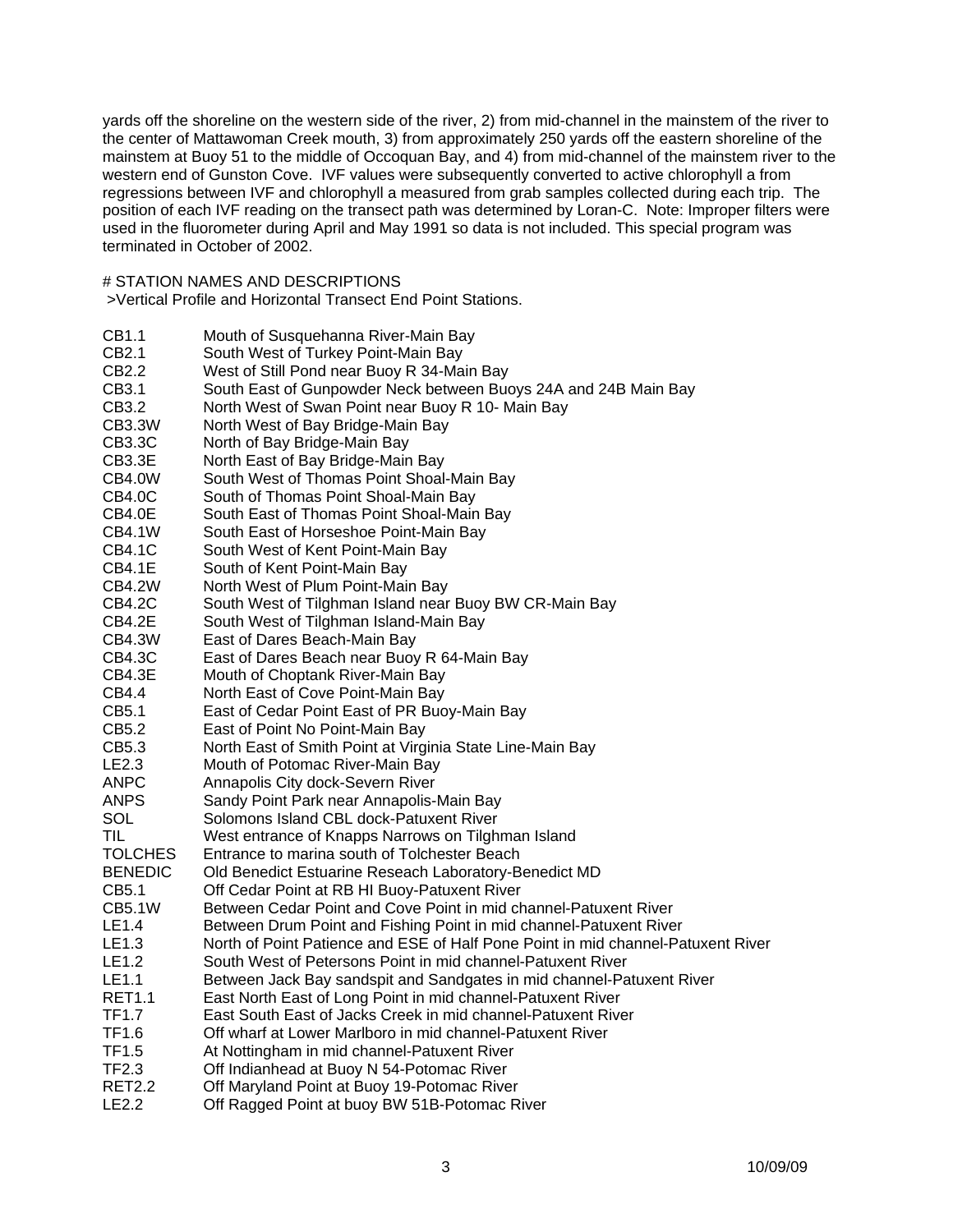- ET4.2 South of Eastern Neck Island at Buoy 9-lower Chester River
- ET5.1 Downstream of confluence with Tuckahoe Creek-upper Choptank River
- ET5.2 Near Rt. 50 bridge at Cambridge-lower Choptank River
- EE3.1 North Tangier Sound North of Buoy R 16-Main Bay
- WT5.1 East of Hawkins Point at Buoy 5M-Patapsco River (Baltimore Harbor)
- 3S South of Sandy Point Light House-Main Bay
- 4S North of Sandy Point Light House-Main Bay

>Potomac River Horizontal Transects. Note, this station list represents only the start and ending stations of cross-river transects.

| 400 yds. N of buoy 64                                           |
|-----------------------------------------------------------------|
| Red buoy 62 off Gunston Cove                                    |
| 300 yds. Off boat ramp at Pohick Bay Regional Park              |
| Buoy 51                                                         |
| 250 yds. W. Of shoreline parallel to buoy 51                    |
| Middle of Occoquan Bay parallel to buoy 51                      |
| Green buoy 45, off Mattawoman Creek                             |
| Red day marker 6, Mattawoman Creek                              |
| Green buoy 33                                                   |
| 600 yds. W. Of shoreline in Wades Bay parallel to green buoy 33 |
| 450 yds. E. Of shoreline parallel to green buoy 33              |
| 10 yds. N. Of buoy 19                                           |
|                                                                 |

# STATION NAMES, LATITUDES (decimal degrees), LONGITUDES (decimal Degrees), TOTAL DEPTH (TDEPTH, meters), LATITUDES (degrees, minutes and decimal Seconds), AND LONGITUDES (degrees, minutes and decimal seconds). All station Positions provided here as NAD27 coordinates. All positions in datasets are in NAD83 coordinates. Missing T\_DEPTHS are noted as 0.0.

>Horizontal Transect and Vertical Profile Stations. NOTE: For Horizontal transects the station position listed represents only the start and ending stations of cross-bay transects. Station type codes are as follows: B-Both Horizontal and Vertical Profile Station, H-Horizontal Transect End Point Station Only, V-Vertical Profile Station Only.

| Station           | Latitude | Longitude T_Depth |  | Latitude     | Longitude | Station<br>$\_Type$ |
|-------------------|----------|-------------------|--|--------------|-----------|---------------------|
| CB1.1             | 39.5467  | 76.0817           |  | 6.1 39 32.8  | 76 04.9   | B                   |
| CB <sub>2.1</sub> | 39.4400  | 76.0250           |  | 6.2 39 26.4  | 76 01.5   | B                   |
| CB <sub>2.2</sub> | 39.3483  | 76.1750           |  | 12.1 39 20.9 | 76 10.5   | B                   |
| CB3.1             | 39.2483  | 76.2383           |  | 12.7 39 14.9 | 76 14.3   | B                   |
| CB3.2             | 39.1633  | 76.3067           |  | 11.7 39 09.8 | 76 18.4   | B                   |
| CB3.3W            | 39.0033  | 76.3883           |  | 9.0 39 00.2  | 76 23.3   | B                   |
| CB3.3C            | 38.9958  | 76.3600           |  | 23.7 39 59.7 | 76 21.6   | B                   |
| CB3.3E            | 38.9967  | 76.3517           |  | 8.4 39 59.8  | 76 21.1   | B                   |
| CB4.0W            | 38.9267  | 76.4317           |  | 0.0 38 55.6  | 76 25.9   | B                   |
| CB4.0C            | 38.9267  | 76.3933           |  | 0.0 38 55.6  | 76 23.6   | B                   |
| CB4.0E            | 38.9267  | 76.3867           |  | 0.03855.6    | 76 23.2   | в                   |
| CB4.1W            | 38.8133  | 76.4633           |  | 9.2 38 48.8  | 76 27.8   | B                   |
| CB4.1C            | 38.8250  | 76.4000           |  | 31.9 38 49.5 | 76 24.0   | B                   |
| CB4.1E            | 38.8167  | 76.3717           |  | 23.3 38 49.0 | 76 22.3   | в                   |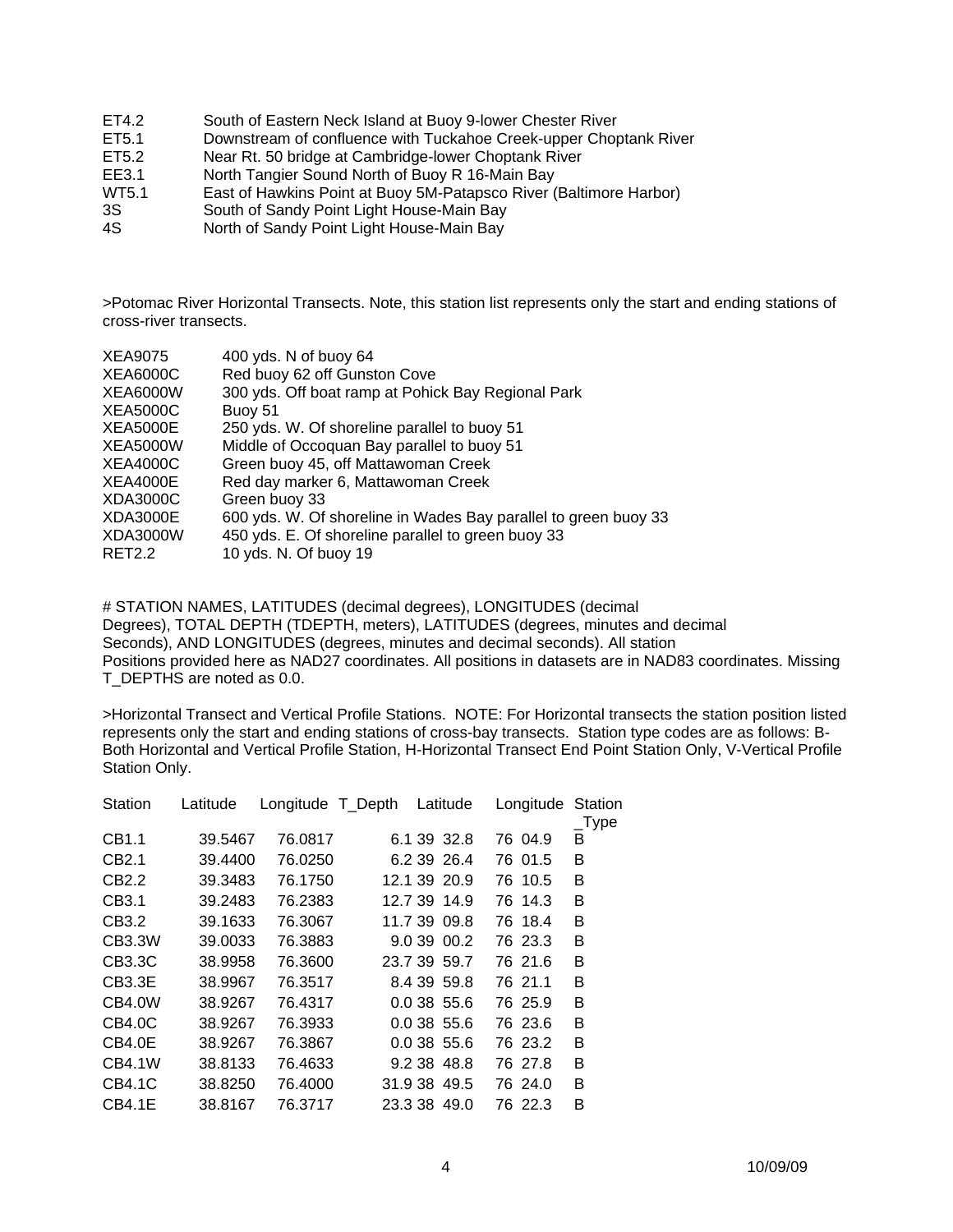| Station        | Latitude | Longitude T_Depth |        | Latitude     |    | Longitude | Station<br>$_{\_}$ Type |
|----------------|----------|-------------------|--------|--------------|----|-----------|-------------------------|
| <b>CB4.2W</b>  | 38.6433  | 76.5017           |        | 9.2 38 38.6  |    | 76 30.1   | B                       |
| <b>CB4.2C</b>  | 38.6450  | 76.4183           |        | 26.9 38 38.7 |    | 76 25.1   | B                       |
| <b>CB4.2E</b>  | 38.6450  | 76.4000           |        | 9.3 38 38.7  |    | 76 24.0   | B                       |
| <b>CB4.3W</b>  | 38.5567  | 76.4933           |        | 9.6 38 33.4  |    | 76 29.6   | B                       |
| <b>CB4.3C</b>  | 38.5567  | 76.4367           |        | 26.1 38 33.4 |    | 76 26.2   | B                       |
| <b>CB4.3E</b>  | 38.5567  | 76.3900           |        | 22.3 38 33.4 |    | 76 23.4   | B                       |
| CB4.4          | 38.4133  | 76.3433           |        | 29.5 38 24.8 |    | 76 20.6   | B                       |
| CB5.1          | 38.3183  | 76.2933           |        | 33.9 38 19.1 |    | 76 17.6   | B                       |
| CB5.2          | 38.1367  | 76.2283           |        | 30.1 38 08.2 | 76 | 13.7      | B                       |
| CB5.3          | 37.9117  | 76.1683           |        | 26.6 37 54.7 | 76 | 10.1      | B                       |
| LE2.3          | 38.0217  | 76.3483           |        | 19.9 38 01.3 |    | 76 20.9   | B                       |
| <b>ANPC</b>    | 38.9717  | 76.4633           |        | 0.0 38 58.3  |    | 76 27.8   | н                       |
| <b>ANPS</b>    | 39.0067  | 76.4033           |        | 0.0 39 00.4  |    | 76 24.2   | Η                       |
| SOL            | 38.3217  | 76.4500           | 0.0 38 | 19.3         |    | 76 27.0   | Η                       |
| <b>TIL</b>     | 38.7200  | 76.3333           |        | 0.0 38 43.2  |    | 76 20.0   | Η                       |
| <b>TOLCHES</b> | 39.2133  | 76.2467           | 0.0 39 | 12.8         | 76 | 14.8      | H                       |
| <b>BENEDIC</b> | 38.5092  | 76.6792           |        | 0.0 38 30.6  |    | 76 40.6   | H                       |
| 3S             | 39.1050  | 76.3800           |        | 0.0 39 06.3  |    | 76 22.8   | H                       |
| 4S             | 39.2317  | 76.3217           | 0.0 39 | 13.9         | 76 | 19.3      | Н                       |
| CB5.1          | 38.3112  | 76.3130           |        | 17.0 38 18.7 | 76 | 18.8      | B                       |
| <b>CB5.1W</b>  | 38.3265  | 76.3713           |        | 9.0 38 19.6  |    | 76 22.3   | B                       |
| LE1.4          | 38.3133  | 76.4222           |        | 15.0 38 18.8 |    | 76 25.3   | B                       |
| LE1.3          | 38.3413  | 76.4858           |        | 23.5 38 20.5 |    | 76 29.2   | B                       |
| LE1.2          | 38.3800  | 76.5150           |        | 19.9 38 22.8 |    | 76 30.9   | B                       |
| LE1.1          | 38.4250  | 76.6020           |        | 12.0 38 25.5 |    | 76 36.1   | B                       |
| <b>RET1.1</b>  | 38.6607  | 76.8312           |        | 11.1 38 39.6 |    | 76 49.9   | B                       |
| <b>TF1.7</b>   | 38.5820  | 76.6810           |        | 2.3 38 39.0  |    | 76 40.9   | B                       |
| <b>TF1.6</b>   | 38.6582  | 76.6845           |        | 5.9 38 39.5  |    | 76 41.1   | B                       |
| <b>TF1.5</b>   | 38.7100  | 76.7020           |        | 10.3 38 42.6 |    | 76 42.1   | B                       |
| <b>TF2.3</b>   | 38.6080  | 77.1740           |        | 12.7 38 36.5 | 77 | 10.4      | B                       |
| <b>RET2.2</b>  | 38.3520  | 77.2050           |        | 9.5 38 21.1  | 77 | 12.3      | B                       |
| LE2.2          | 38.1670  | 76.5830           |        | 11.0 38 10.0 | 76 | 35.0      | B                       |
| ET4.2          | 38.9820  | 76.2170           |        | 14.6 38 59.5 | 76 | 13.0      | B                       |
| ET5.1          | 38.8070  | 75.9120           |        | 5.3 38 48.4  |    | 75 54.7   | B                       |
| ET5.2          | 38.5800  | 76.0600           |        | 12.3 38 34.8 |    | 76 03.6   | B                       |
| EE3.1          | 38.2000  | 75.9750           |        | 13.7 38 12.0 |    | 75 58.5   | B                       |
| <b>WT5.1</b>   | 39.2080  | 76.5250           |        | 15.7 39 12.5 |    | 76 31.5   | B                       |

>Potomac River Horizontal Transect Stations. NOTE: This station positions list represents only the start and ending stations of cross tributary transects.

| Station         | Latitude | Longitude | Latitude | Longitude |
|-----------------|----------|-----------|----------|-----------|
| <b>XEA9075</b>  | 38.6720  | 77.1322   | 38 40.3  | 77 07.9   |
| <b>XEA6000C</b> | 38.6593  | 77.1342   | 38 39.6  | 77 08.1   |
| <b>XEA6000W</b> | 38.6772  | 77.1657   | 38 40.6  | 77 09.9   |
| <b>XEA5000C</b> | 38.5940  | 77.2031   | 38 35.6  | 77 12.2   |
| <b>XEA5000E</b> | 38.5878  | 77.1950   | 38 35.3  | 77 11.7   |
| <b>XEA5000W</b> | 38.6182  | 77.2267   | 38 37.1  | 77 13.6   |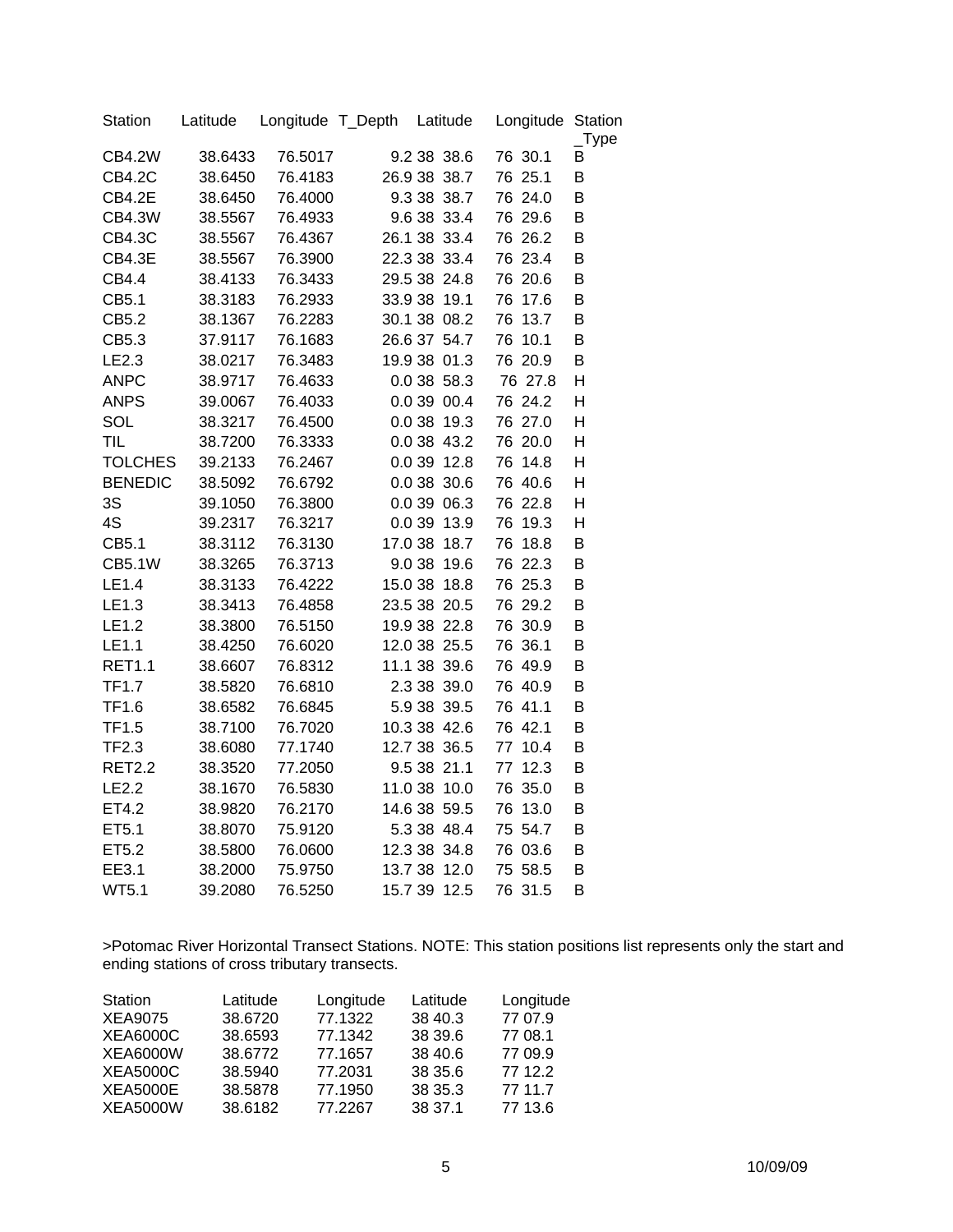| <b>XEA4000C</b>  | 38.5598 | 77.2385 | 38 33.6 | 77 14.3 |
|------------------|---------|---------|---------|---------|
| XEA4000E         | 38.5632 | 77.1930 | 38 33.8 | 77 11.6 |
| XDA3000C         | 38.4388 | 77.2752 | 38 26.3 | 77 16.5 |
| XDA3000E         | 38.4311 | 77.2700 | 38 25 9 | 77 16.2 |
| XDA3000W         | 38.4312 | 77.3150 | 38 25.9 | 77 18.9 |
| RFT <sub>2</sub> | 38.3515 | 77.2070 | 38 21 1 | 77 12 4 |

Station depths are based on a ten-year average (1985-1995) of Maryland Department of the Environment water quality hydrographic data collected concurrently with the fluorescence data.

# METHODOLOGY DESCRIBING CHAIN OF CUSTODY FOR LAB SAMPLES Not Applicable for this data set.

# BIOLOGICAL ENUMERATION TECHNIQUES Fluorometer readings - Horizontal and Vertical profiles.

#### # FORMULAS, CALCULATIONS, AND CONVERSIONS

#### >DETERMINATION OF FLUORESCENCE VALUES IN FIELD SURVEY

 In vivo fluorescence (IVF) is measured on a Turner Designs Model 10000 fluorometer and beginning in June of 1996, a Turner Designs Model 10-AU-005 was used for some of the tributary stations. Beginning in March, 1999, a Turner Designs Model 10-AU-005 was used for all stations.

#### > DETERMINATION OF CHLORPHYLL a FOR DERIVATION OF FLUORESCENCE TO CHLOROPHYLL REGRESSIONS

 Generally, a volume between 100-500 ml is filtered at < 10 p. s. i. vacuum pressure onto Whatman GF/F filters with ~ 10 drops of MgCO3 added just prior to completion of filtration. Spectrophotometric analysis of these grab samples is performed with a Milton Roy Spectronic 501. Each sample is first read at an absorbance of 750 nm. to determine turbidity and then read again at an absorbance of 665 nm. Each sample is then acidified with 3 drops of 2N HCl and reread at 665 nm and at 750 nm. Final chlorophyll a concentrations are then calculated using the formula outlined in Strickland and Parsons, Standard Methods for Seawater Analysis. Beginning in March, 1999, a new technique for determining chl a was initiated. The new procedure is as follows: The spectrophotometer is zeroed with the blank at 750nm. Each sample is read at this wavelength and the value is recorded in the data book. The spectrophotometer is then changed to a wavelength of 665nm and rezeroed. Then, the above process is repeated. After the initial reading at 665nm is recorded, 2 drops of 1N HCl is added to each sample. The spectrophotometer is then changed to a wavelength of 664nm and rezeroed. The samples are then read again at 664nm and 750nm. After this process is complete, the samples are removed from the cuvettes and each cuvette is rinsed with 90% acetone 3 times before being filled again. All values that have been recorded in the data book are entered into a spreadsheet that contains the formula for calculating chlorophyll concentration. The formula used is from Standard Methods:

chl a  $(mg/m3) = 26.7((665b-750b)-(664a-750a))$  \* ve  $Vf * I$  where ve = volume of extracted sample and  $Vf = volume filtered$ 

The chlorophyll a concentrations are used to formulate a linear regression of chlorophyll a against IVF (in vivo fluorescence). These linear regressions are then used to convert the remaining IVF's to chlorophyll a. Only the resulting CHLA, and not the IVF itself, is contained in this data file. Beginning October, 1990, for the Patuxent, and for all systems in November, all IVF values were corrected for background-dissolved fluorescence. This fluorescence was estimated on samples passing 0.22 um Millipore filters. The y-intercept of the regression is analyzed with a t-test to determine whether it is significantly different than zero. If the intercept is not significantly different, zero is substituted in the regression equation. Beginning in March, 2000, separate regressions were generated for horizontal transects and vertical profiles and for the upper and lower portions of the Maryland Bay and for the horizontal transects and vertical profiles of the Patuxent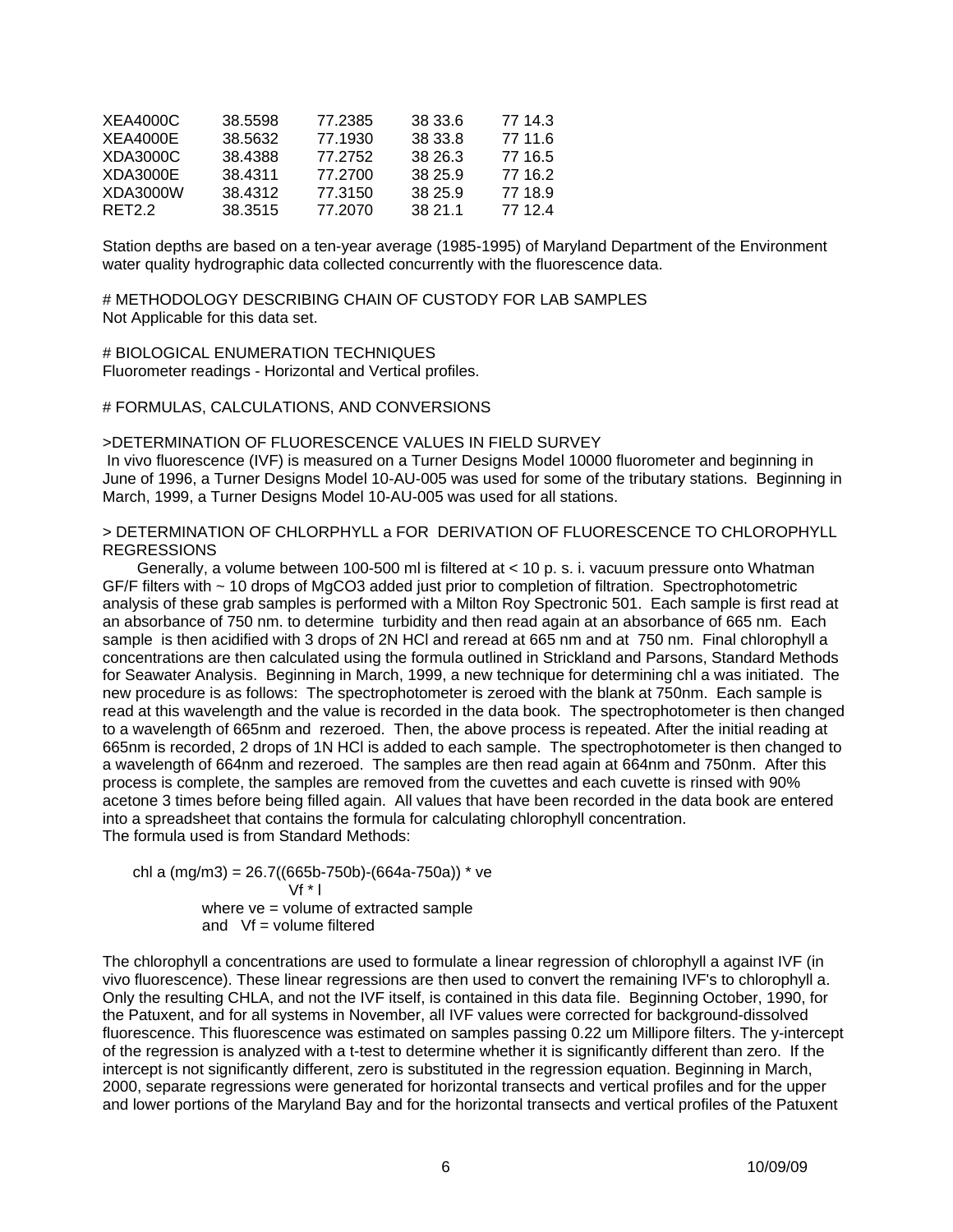River. These regressions were applied to the corresponding data. Negative CHLA values reflect values below detection threshold of methods. In the ASCII version of the data set, prior to cruise 47, values proceeded by '>'indicate IVF values where the fluorometer was off scale indicating values greater than the highest value for that scale. Prior to March, 1987, horizontal IVF data was recorded directly onto a strip chart recorder.

For purposes of determining the actual geographical location of a reading, the following assumptions were made:

(1) The total distance between the two stations is represented by the total length of the strip chart.

(2) The course from one station to the next was a straight line.

 (3) The speed was constant from one station to the next so that there is a linear relationship between units along the chart (or readings on the computer) and distance from the start station. The actual geographical location is a distance of DIST away from the start station along a straight line toward the destination station.

For horizontal transects on cruises conducted after January, 1987, IVF values are automatically transcribed onto a personal computer (instead of a strip chart recorder used on earlier cruises) directly from the fluorometer. The computer takes fluorescence readings every 5 seconds and records a mean value of these readings every 45 seconds. Beginning in March 1999, a Lowrance 212 GPS receiver is being used to record latitude and longitude coordinates for each mean fluorescence value.

>DETERMINATION OF LATITUDE AND LONGITUDE FOR ALL HORIZONTAL AND VERTICAL FLUORESCENCE SURVEY

-Chesapeake Bay Program Analytical Method Code CHL\_F101

Sampling station location along transects was determined using the simple geometry of right triangles to compute latitude and longitude. Calculations were based on the following assumptions: a) the transect was over a straight line from departure station to arrival station, b) boat speed was assumed to be constant, c) the Latitudes and Longitudes of end point stations were consistent. Equations were based on the relationship of total strip recorder tape length being proportional to actual distance between stations. Sampling position was based on the distance from the starting position of the strip recorder tape of the at sample time against the total length of the tape at the destination station.

```
TOT_DIST=(((LONG_DES-LONG_DEP)**2)+((LAT_DES-LAT_DEP)**2))
ALPHA= ARCTAN((LAT_DES-LAT_DEP)/(LONG_DES-LONG_DEP)) 
SMP_DIST = TOT_DIST * (DIS_MM / TOT_LEN);
SAMPLE LONG ~IF LONG_DEP < LONG_DES THEN 
      LONG = LONG_DEP + ABS(COS(ALPHA) * SMP_DIST; 
            ELSE LONG = LONG_DEP - ABS(COS(ALPHA) * SMP_DIST; 
SAMPLE LAT ~IF LAT_DEP < LAT_DES THEN
      LAT = LAT_DEP + ABS(SIN(ALPHA) * SMP_DIST); 
           ELSE LAT = LAT_DEP - ABS(SIN(ALPHA) * SMP_DIST);
```
## WHERE

TOT\_DIST- Actual Total Distance Between Departure and Destination Station

LONG\_DES- Longitude Destination Station

LONG DEP- Longitude Departure Station

LAT DES- Latitude Destination Station

LAT DEP- Latitude Departure Station

SMP\_DIST- Actual distance of sampling site from transect Departure Station

DIS\_MM- Distance from beginning of strip chart recording to sampling point

TOT\_LEN- Total Length of Strip Chart Recording in millimeters

-Chesapeake Bay Program Analytical Method Code CHL\_F102

Fluorescence is measured with a turner model 10000 fluorometer, position by interpolation from loran-c fitx taken every 5 minutes. Positions on transect were interpolated using equation in method CHL\_F 101.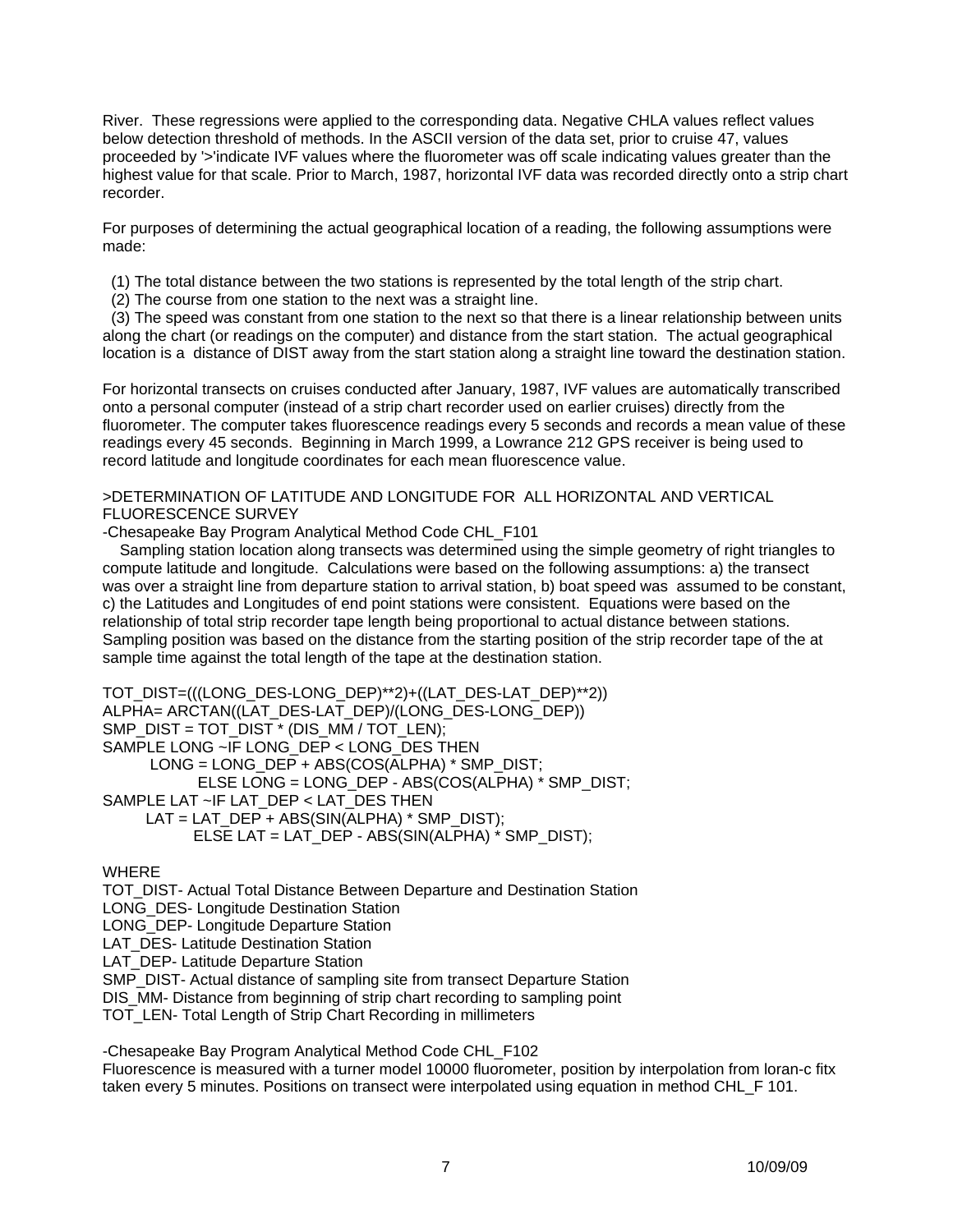-Chesapeake Bay Program Analytical Method Code CHL\_F103

In vivo fluorescence (IVF) is measured on a Turner Designs Model 10000 fluorometer and beginning in June of 1996 Turner Designs Model 10-AU-005CE fluorometer was used. Station positions in data set are approximations of actual positions in the field. Between 1984 and 1997 station latitudes and longitudes are input into a Loran-C receiver and sampling begins when boat reaches pre-programmed coordinates. Loran-C is accurate to +/- 1500 ft. The actual Loran coordinates for each sampling event were not recorded in data set.

-Chesapeake Bay Program Analytical Method Code CHL\_F104

Station positions in data set are actual positions in the field. For Vertical sampling stations Station latitudes and longitudes are input into a GPS receiver and sampling begins when boat reaches pre-programmed coordinates. For horizontal transect measurements actual latitudes and longitudes are output from a GPS receiver and recorded in data set. Beginning in 1999, a Turner Designs Model 10-AU-005CE fluorometer was used and a Lowrance GPS receiver was used for positioning. Prior to 1999 a Turner Designs Model 10000 fluorometer was used.

-Chesapeake Bay Program Analytical Method Code CHL\_F109 Horizontal transect measured with a turner model 10-au-005 fluorometer, position by position by interpolation from fixed start and end points of transect.

# MONITORING VARIABLES QA/QC PLAN FOR PROJECT

Please See MARYLAND CHESAPEAKE BAY PROGRAM PHTYTOPLANKTON PRIMARY PRODUCTION DATA DICTIONARY for details of discrete chlorophyll a samples processing for regression calibration samples.

# VARIABLE NAMES, MEASUREMENT UNITS AND DESCRIPTIONS

>PARAMETER: CHL\_F (Fluorescence Value in Micrograms Chlorophyll a per Liter)

-COLLECTION METHODS: pump/horizontal

-SAMPLE PRESERVATIVES: none

-SAMPLE STORAGE ENVIRONMENT: none

-TIME IN STORAGE: 0 days [Discrete chlorophyll a filters in freezer 1 week - 4 months before grinding and processing]

-LAB TECHNIQUES WITH REFERENCES: In vivo fluorescence methods; fluorometer readings are related to chlorophyll A concentrations by a regression calibrated with grab samples for chlorophyll a collected in the field.

 Lorenzen, C.J. 1966. A method for the continuous measurement of in vivo chlorophyll concentration. Deep-Sea Res. 13:223-227. Strickland, J. D. H. and T. R. Parsons. 1972. A practical handbook of seawater analysis. Fish. Res. Bd. Canada. Bull. 167. Ottawa. 310PP.

>PARAMETER: LATITUDE (Decimal Degrees),LONGITUDE (decimal Degrees) VERTICAL AND HORIZONTAL SURVEYS.

-COLLECTION METHODS: Calculated for Horizontal Survey; Standard Position Reported for Vertical Surveys

-SAMPLE PRESERVATIVES: None

-SAMPLE STORAGE ENVIRONMENT: None

-TIME IN STORAGE: None

-LAB TECHNIQUES WITH REFERENCES: Between 1984 and 1995, station positions in data set are approximations of actual positions in the field. Loran-C and NAD-27 was used for position determination. See FORMULAS, CALCULATIONS AND CONVERSIONS for detailed explanation of position estimation in this data set. Note: Prior to 1996 this data set does not meet EPA sampling position policy. Sampling locations were not measured with GPS or Loran receivers and latitude/longitude values in the files are estimated. All data is provided in NAD83 coordinates.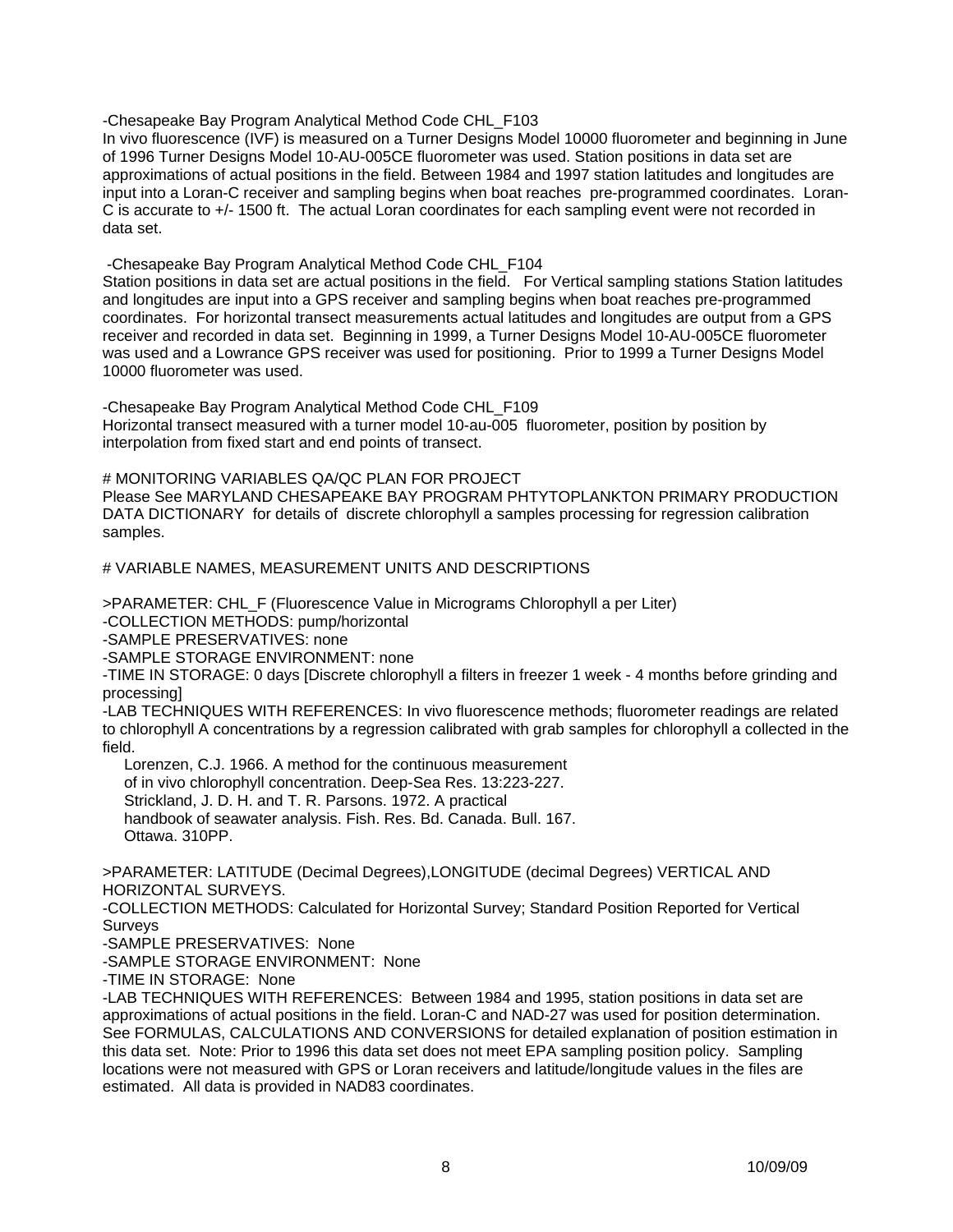PARAMETER: LAT(LATITUDE in Decimal Degrees),LONG (LONGITUDE in decimal Degrees) POTOMAC SURVEYS

-COLLECTION METHODS: Recorded to disk

-SAMPLE PRESERVATIVES: None

-SAMPLE STORAGE ENVIRONMENT: None

-TIME IN STORAGE: None

-LAB TECHNIQUES WITH REFERENCES: Between 1984 and present, station positions in data set are actual positions determined in the field. Loran-C and NAD-27 were used for position determination. Loran-C is accurate to +- 1500ft. The Loran receiver is interfaced with a computer simultaneously connected to the fluoromenter. All data is provided in NAD83 coordinates.

>PARAMETER: SALZONE (Salinity Zone),-Vertical Fluorescence Only

-COLLECTION METHODS: Hydrolab CTD

-SAMPLE PRESERVATIVES: None

-SAMPLE STORAGE ENVIRONMENT: None

-TIME IN STORAGE: None

-LAB TECHNIQUES WITH REFERENCES: Water column salinity is recorded concurrently with fluorescence measurements . Salinity values at depth are used for salinity classification. Salinity classes are as follows: Fresh 0 - 0.5 ppt (F), Oligohaline >0.5 - 5.0 ppt(O), Mesohaline >5.0 - 18.0 ppt (M) and Polyhaline >18.0 ppt (P).

>PARAMETER: SAMPLE\_DEPTH (Sample Collection Depth in Meters) HORIZONTAL AND POTOMAC FLUORESCENCE SURVEYS -COLLECTION METHODS: A hull pump mounted 0.5 meters below the boat waterline is used to pump water through the fluorometer. -SAMPLE PRESERVATIVES: None -SAMPLE STORAGE ENVIRONMENT: None -TIME IN STORAGE: None -LAB TECHNIQUES WITH REFERENCES: N/A

>PARAMETER: SAMPLE\_DEPTH (Sample Collection Depth in Meters) VERTICAL FLUORESCENCE SURVEYS -COLLECTION METHODS: Water is pumped from depth. A Hydrolab CTD and hose mounted on the sampling array are lowered through the water column to obtain profiles. -SAMPLE PRESERVATIVES: None -SAMPLE STORAGE ENVIRONMENT: None -TIME IN STORAGE: None -LAB TECHNIQUES WITH REFERENCES: N/A >DATA ENTRY METHOD: Manual entry of fluorometry readings >DATA VERIFICATION: Visual comparison and parameter checking programs

>PARAMETER: VOLTS (Fluorometer Instrument Voltage in Mill volts) -COLLECTION METHODS: pump/horizontal -SAMPLE PRESERVATIVES: none -SAMPLE STORAGE ENVIRONMENT: none -TIME IN STORAGE: 0 days [Discrete chlorophyll a filters in freezer 1 week - 4 months before grinding and

processing]

-LAB TECHNIQUES WITH REFERENCES:

For Data collected after 1997, original fluorometer readings (voltages) are retained in the database for users who wish to recalculate chlorophyll concentration data for any reason. In vivo fluorescence methods; fluorometer readings are related to chlorophyll A concentrations by a regression calibrated with grab samples for chlorophyll a collected in the field.

 Lorenzen, C.J. 1966. A method for the continuous measurement of in vivo chlorophyll concentration. Deep-Sea Res. 13:223-227. Strickland, J. D. H. and T. R. Parsons. 1972. A practical handbook of seawater analysis. Fish. Res. Bd. Canada. Bull. 167.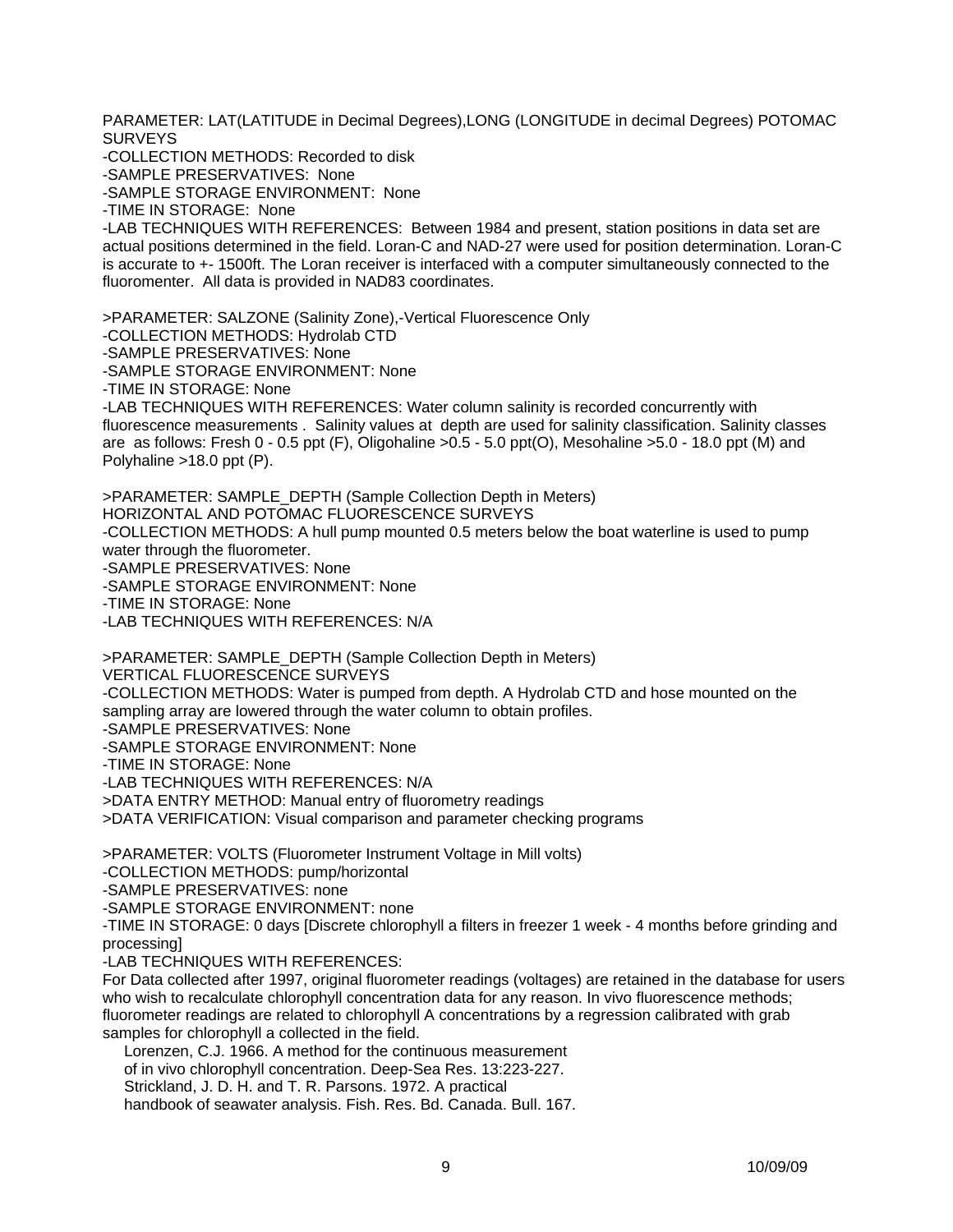## Ottawa. 310PP.

# SPECIES IN-HOUSE CODES AND SCIENTIFIC NAMES Not Applicable in this data set

#VARIABLE NAMES AND DESCRIPTION FOR DATA FILES Structure for data files on: http://www.chesapeakebay.net

| Name                                                          | Type          | Width | <b>Variable Definitions</b>           |  |  |
|---------------------------------------------------------------|---------------|-------|---------------------------------------|--|--|
| <b>SOURCE</b>                                                 | Text          | 10    | Data Collection Agency                |  |  |
| <b>CRUISE</b>                                                 | Text          | 6     | Chesapeake Bay Program Cruise Number  |  |  |
| SAMPLE DATE                                                   | Date/Time     | 8     | Sampling Date (YYYYMMDD)              |  |  |
| SAMPLE TIME                                                   | Date/Time     | 8     | Sample Collection Time(HH:MM:SS)      |  |  |
| <b>LATITUDE</b>                                               | <b>Number</b> | 8     | Latitude in Decimal Degrees           |  |  |
| <b>LONGITUDE</b>                                              | <b>Number</b> | 8     | Longitude in Decimal Degrees          |  |  |
| <b>STATION</b>                                                | Text          | 15    | <b>Sampling Station</b>               |  |  |
| SAMPLE TYPE                                                   | Text          | 7     | Sample Type                           |  |  |
| SAMPLE DEPTH                                                  | <b>Number</b> | 4     | Sample Collection Depth (Meters)      |  |  |
| <b>PARAMETER</b>                                              | Text          | 10    | Parameter                             |  |  |
| <b>VALUE</b>                                                  | <b>Number</b> | 4     | Parameter Value                       |  |  |
| <b>UNITS</b>                                                  | Text          | 10    | <b>Parameter Reporting Units</b>      |  |  |
| <b>QUALIFIER</b>                                              | Text          | 10    | Chlorophyll a Detection Limit         |  |  |
| <b>METHOD</b>                                                 | Text          | 5     | Chlorophyll a Method Code             |  |  |
| <b>SALZONE</b>                                                | Text          | 2     | Salinity Zone                         |  |  |
| R DATE                                                        | Date/Time     | 8     | Version Date of Data(YYYYMMDD)        |  |  |
| The following field may also appear in a downloaded data set: |               |       |                                       |  |  |
| Name                                                          | Type          | Width | Variable Definitions                  |  |  |
| <b>BASIN</b>                                                  | Text          | 20    | Chesapeake Bay Basin Designation      |  |  |
| HUC <sub>8</sub>                                              | Text          | 8     | USGS Eight Digit Hydrologic Unit Code |  |  |
| CATALOGING_UNIT_DESCRIPTION                                   |               |       |                                       |  |  |

Text Text 50 USGS Cataloging Unit Code Description<br>FIPS Text 5 Federal Information Processing Code

LL\_DATUM Text 5 Latitude and Longitude Geographic Datum<br>
VOLTS Mumber 8 Fluorometer Voltage Reading (mill volts)

France Corresponding Code<br>
Text 5 Federal Information Processing Code<br>
Text 3 Federal Information Processing Code STATE Text Text 3 Federal Information Processing Code State Designation<br>COUNTY\_CITY Text 30 Federal Information Processing Code City or County

**Designation** 

Enter and Linguist Cregory.<br>8 Fluorometer Voltage Reading (mill volts)

Federal Information Processing Code City or County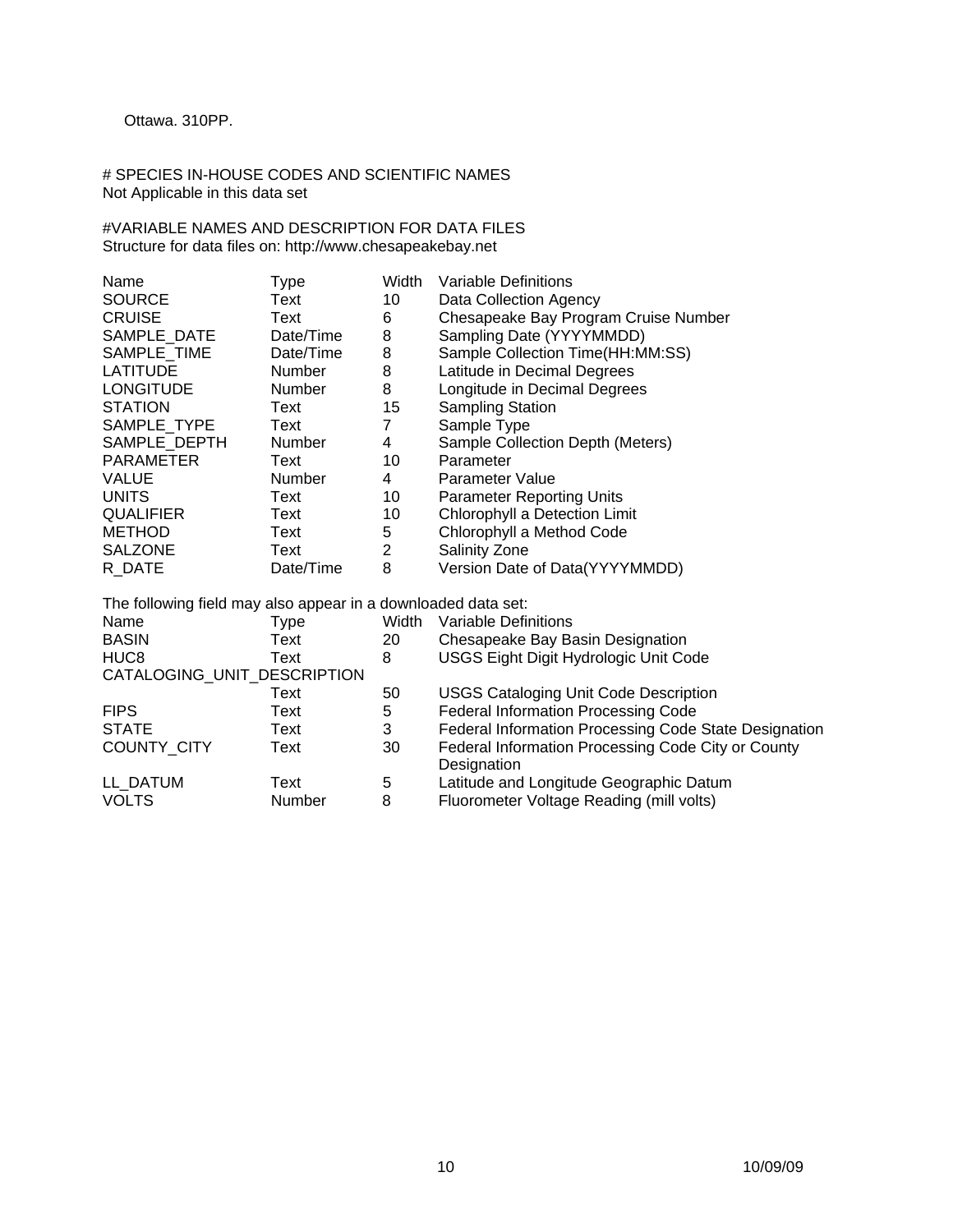# REFERENCE CODES IN DATA FILES AND TAXONOMIC KEY See 2000 Users Guide to Chesapeake Bay Program Biological and Living Resources Data for full listing.

>MISSING SAMPLING\_TIME: Missing sampling times have been replaced with 00:00

>SAMPLE\_TYPES-Sample Type

SAMPLE TYPE DESCRIPTION

ISM\_H IN-SITU MEASUREMENT, COLLECTED AS PART OF A HORIZONTAL TRANSECT ISM\_V IN-SITU MEASUREMENT, COLLECTED AS PART OF A VERTICAL PROFILE

>PARAMETER and UNITS-Parameter Description and reporting units PARAMETER DESCRIPTION UNITS<br>CHL F CHLOROPHYLL a FLUORESENCE ug/l CHLOROPHYLL a FLUORESENCE ug/l

>PROJECT- Chesapeake Bay Program Project Id PROJECT DESCRIPTION MAINSTEM CHESAPEAKE BAY MAINSTEM POTOMAC POTOMAC RIVER SPECIAL SURVEY

>SOURCE: Data Collection Agency

 MSU – Morgan State University Estuarine Research Center-Previously the Academy of Natural Sciences, Benedict Estuarine Research Laboratory

>QUALIFIER- Chlorophyll a Detection Limit Code

- QUALIFIERS DESCRIPTION
- "" Greater than zero
- # Trace (less than an unknown detectable value)
- < Less than the detection limit of the method
- J Estimated value
- N Not detected
- NA Not recorded/not applicable/parameter value acceptable

>METHOD: Chlorophyll a Method Code

PARAMETER METHOD DESCRIPTION

- CHL\_F 101 Fluorescence Is Measured With A Turner Model 57, model 1000 Or model 10-AU-005CE Fluorometer, Position By Interpolation From Fixed Start And End Points Of Transect
- CHL\_F 103 Fluorescence Is Measured With a Turner Model 571000 or model 10-AU-005CE Fluorometer, Position By Loran-C At Sampling Time
- CHL\_F 104 measured with a turner model 10000 fluorometer, position by GPS.
- CHL\_F 105 Measured With A Turner, Model 10-Au-005ce Or Model 10-005r Fluorometer, Position By GPS At Sampling Time
- CHL F 109 Measured with a turner model 10-au-005 fluorometer, position by position by interpolation from fixed start and end points of transect

>CRUISE: Chesapeake Bay Program Cruise Number See 2000 Guide to Biological and Living Resources Data

## >SALZONE: Salinity Zone

- F Tidal fresh (0 0.5 ppt)
- O Oligohaline (>0.5 5.0 ppt)
- M Mesohaline (>5.0 18.0 ppt)
- P Polyhaline (>18.0 ppt)
- N Not Available

>STATION: Sampling Station- Vertical Surveys only See STATION NAMES, LATITUDES, LONGITUDES, and AND TOTAL DEPTHS for details.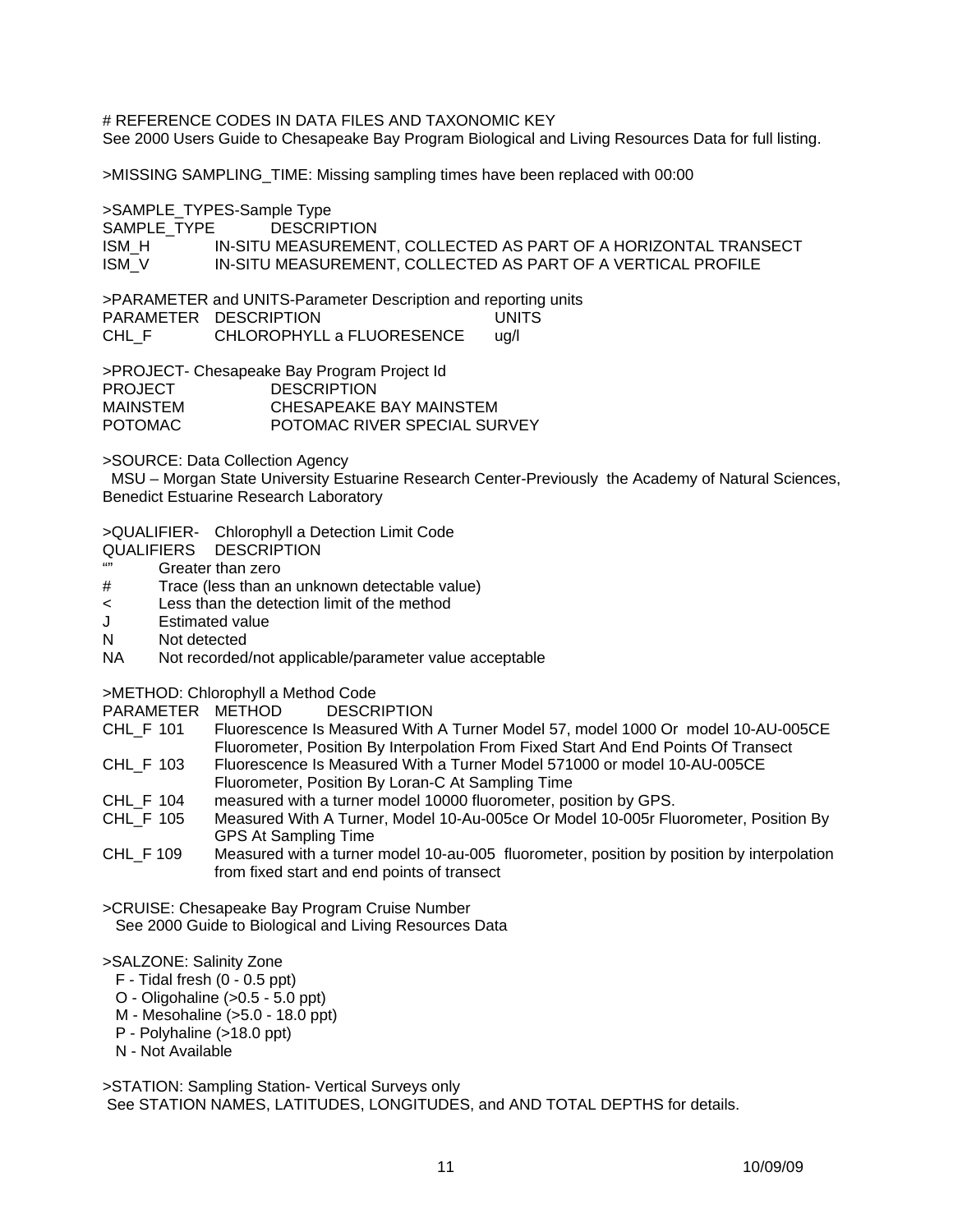>LL\_DATUM: Latitude and Longitude Geographic Datum LL\_DATUM DESCRIPTION NAD27 NORTH AMERICAN DATUM 1927 NAD83 NORTH AMERICAN DATUM 1983 >BASIN - Chesapeake Bay Basin Designation Chesapeake Bay Chester River Patuxent River Baltimore Harbor<br>Choptank River Potomac River Tangier River Potomac River Tangier River >HUC8 -USGS Eight Digit Hydrologic Unit Code HUC8 CATALOGING UNIT DESCRIPTION 02050306 LOWER SUSQUEHANNA 02060001 UPPER CHESAPEAKE BAY 02060002 CHESTER-SASSAFRAS 02060003 GUNPOWDER-PATAPSCO 02060004 SEVERN 02060005 CHOPTANK 02060006 PATUXENT 02060007 BLACKWATER-WICOMICO 02070010 MIDDLE POTOMAC-ANACOSTIA-OCCOQUAN 02070011 LOWER POTOMAC 02080101 LOWER CHESAPEAKE BAY >FIPS -Federal Information Processing Code FIPS NAME 24003 ANNE ARUNDEL 24005 BALTIMORE 24009 CALVERT 24015 CECIL 24017 CHARLES 24019 DORCHESTER 24025 HARFORD 24029 KENT 24033 PRINCE GEORGES 24035 QUEEN ANNES 24037 SAINT MARYS 24039 SOMERSET 24041 TALBOT 51001 ACCOMACK 51059 FAIRFAX 51153 PRINCE WILLIAM # NUMERICAL VARIABLE NAMES - WARNING AND ERROR BOUNDS

| CHL F<br>$0.00 - 881.4$<br>SAMPLE DATE<br>19840802 - 20051230<br><b>LAT</b><br>37.9117 - 39.5463<br><b>LONG</b><br>75.9167 - 77.2028<br>R DATE<br>19950501 - 20040130<br><b>SDEPTH</b><br>0.5<br>SAMPLE TIME | VARIABLE | <b>VALID RANGE</b>                               |
|--------------------------------------------------------------------------------------------------------------------------------------------------------------------------------------------------------------|----------|--------------------------------------------------|
|                                                                                                                                                                                                              |          |                                                  |
|                                                                                                                                                                                                              |          |                                                  |
|                                                                                                                                                                                                              |          |                                                  |
|                                                                                                                                                                                                              |          |                                                  |
|                                                                                                                                                                                                              |          |                                                  |
|                                                                                                                                                                                                              |          |                                                  |
|                                                                                                                                                                                                              |          | 5:00:00 - 20:20:00 Missing Time Denoted as 00:00 |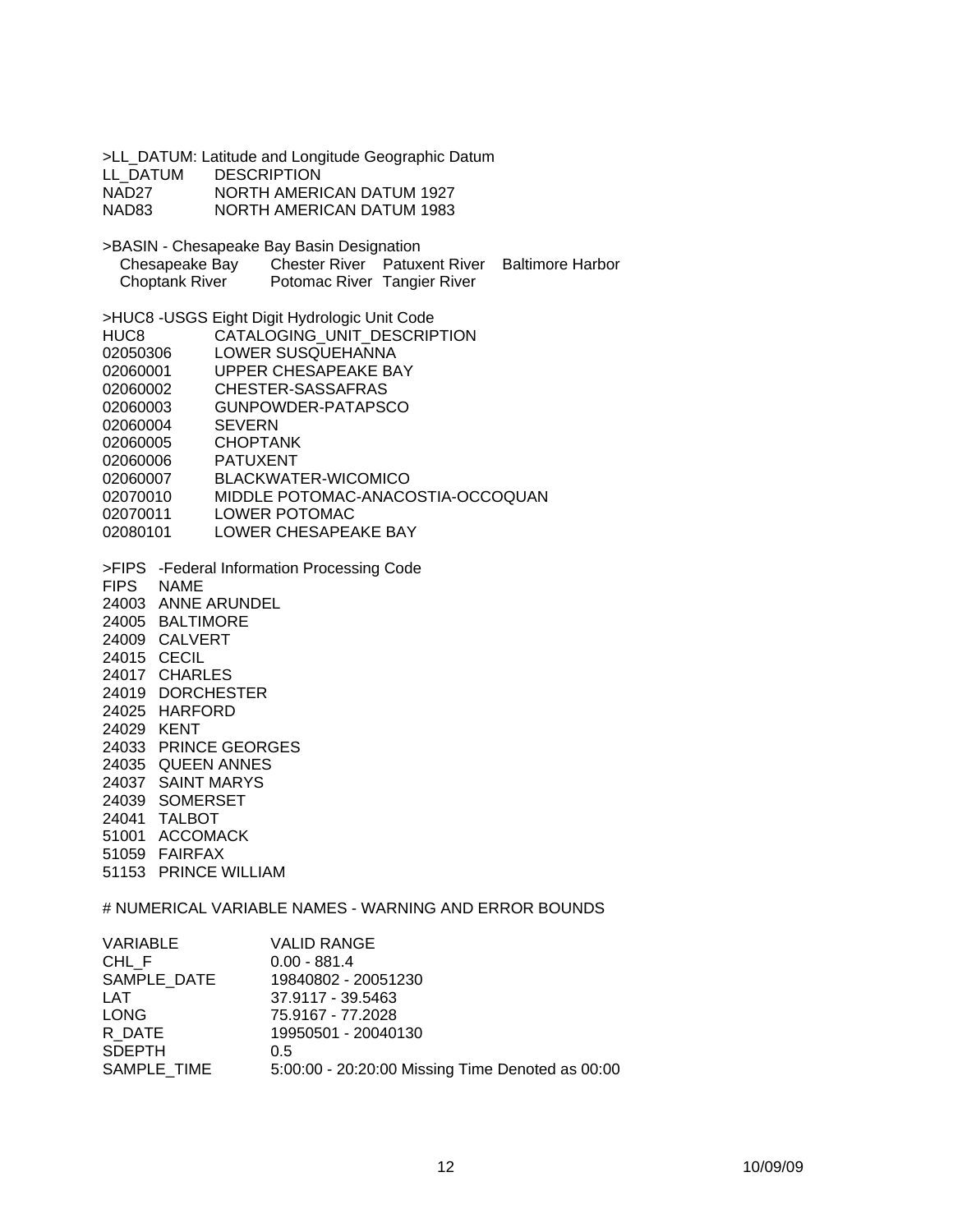#### # IMPORTANT DATA REVISONS

THE LIVING RESOURCES DATA MANAGER RECOMMENDS THAT ALL DATA ANALYSES BE PERFORMED WITH THE MOST RECENT DATA SET VERSIONS AVAILABLE. HOWEVER, IF YOU HAVE BEEN WORKING WITH OLDER DATA SETS THE FOLLOWING ARE IMPORTANT CHANGES TO BE AWARE OF:

Note: The horizontal Fluorescence data prior to 1999(excluding the special Potomac Horizontal fluorescence) does not meet EPA sampling position policy. Sampling locations were not measured with GPS or Loran receivers and latitude/longitude values in the files are estimated.

The following stations had their station names changed to the standard Chesapeake Bay Program Names in 1998. Previous alternate station names appearing in Previous Living Resources Data Sets are as follows:

| LRNAME  | CBP NAME          |
|---------|-------------------|
| MEE3.1  | EE3.1             |
| MET4.2  | ET4.2             |
| MET5.1  | ET5.1             |
| MET5.2  | ET5.2             |
| MLE2.2  | LE <sub>2.2</sub> |
| MLE2.3  | LE2.3             |
| MWT5.1  | WT5.1             |
| PXT0402 | TF1.5             |
| XCF8747 | LE1.4             |
| XCF9575 | <b>CB5.1W</b>     |
| XCG8613 | CB5.1             |
| XDA1177 | RET2.2            |
| XDE2792 | LE2.1             |
| XDE5339 | LE1.1             |
| XDE9401 | RET2.1            |
| XDF0407 | LE3.1             |
| XEA6596 | TF2.3             |
| XED4892 | <b>TF1.7</b>      |
| XED9490 | TF1.6             |

5/31/95 - CRUISE NUMBERS BAY004 - BAY211 were supplied by the Chesapeake Bay Program office and modified by Amy Imirie and Elgin Perry to reflect true start and end dates with corresponding Academy of Natural Sciences trip numbers. This prevents the occurrence of two sampling events for one station during a bay cruise period.

4 APRIL 1995 - For the period 1991 - 1993, the chlorophyll data in the Horizontal profiles from the tributaries (Potomac, Choptank and Patapsco) were miscalculated because the blank of the dissolved fraction was mistakenly subtracted twice from the sample. This mistake was realized and those data have been corrected as of the 4/15/95 data submittal. The implication of this mistake was also reflected in the productivity data set since assimilation ratios are calculated as part of this program.

OCTOBER 1997- Salinity Zoneation placed in 1984-1996 Vertical Fluorescence data sets based on available Maryland DNR Water Quality

01/01/2000- All Latitudes and Longitudes converted to NAD83 coordinates.

10/01/2002- The Special Potomac Fluorescence survey program was terminated.

09/01/2004- This program was conducted by the Academy of Natural Sciences (ANS) from August 1984 through August 2004. Morgan State University (MSU) took over the ANS laboratory in September, 2004, but the program and personnel remained the same. All data previously codes with the data source as ANS was updated to MSU.